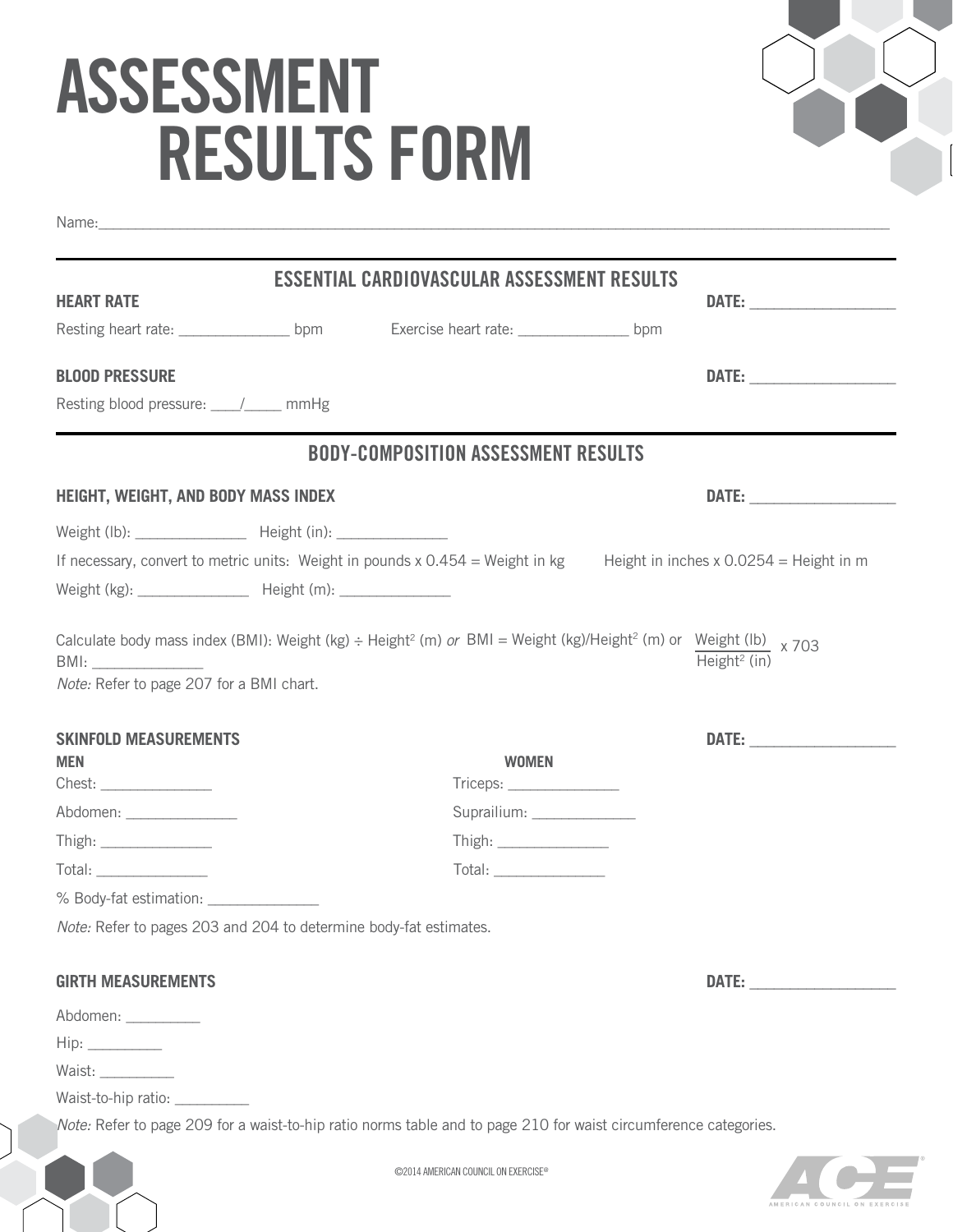## **Sport-skill Assessments**

| <b>STANDING LONG JUMP</b><br><b>DATE:</b> |
|-------------------------------------------|
|-------------------------------------------|

| Note: Refer to page 251 to determine percentile ranks. |
|--------------------------------------------------------|
|                                                        |

## **VERTICAL JUMP TEST DATE: \_\_\_\_\_\_\_\_\_\_\_\_\_\_\_\_\_**

Height jumped: Attempt 1: \_\_\_\_\_ Attempt 2: \_\_\_\_\_ Attempt 3: \_\_\_\_\_

|                         | <b>SPEED, AGILITY, AND QUICKNESS TESTING</b> |                                                                                                               |
|-------------------------|----------------------------------------------|---------------------------------------------------------------------------------------------------------------|
| <b>PRO AGILITY TEST</b> |                                              | DATE: New York Party of the Maria State of the Maria State of the Maria State of the Maria State of the Maria |
| Time:                   |                                              |                                                                                                               |
| Attempt 1: _____        |                                              |                                                                                                               |
| Attempt 2: _____        |                                              |                                                                                                               |
| Attempt 3:              |                                              |                                                                                                               |
| <b>40-YARD DASH</b>     |                                              | DATE:                                                                                                         |
| Time:                   |                                              |                                                                                                               |
| Attempt 1: _____        |                                              |                                                                                                               |
| Attempt 2: _____        |                                              |                                                                                                               |
|                         |                                              |                                                                                                               |

Average of 2 attempts: \_\_\_\_\_



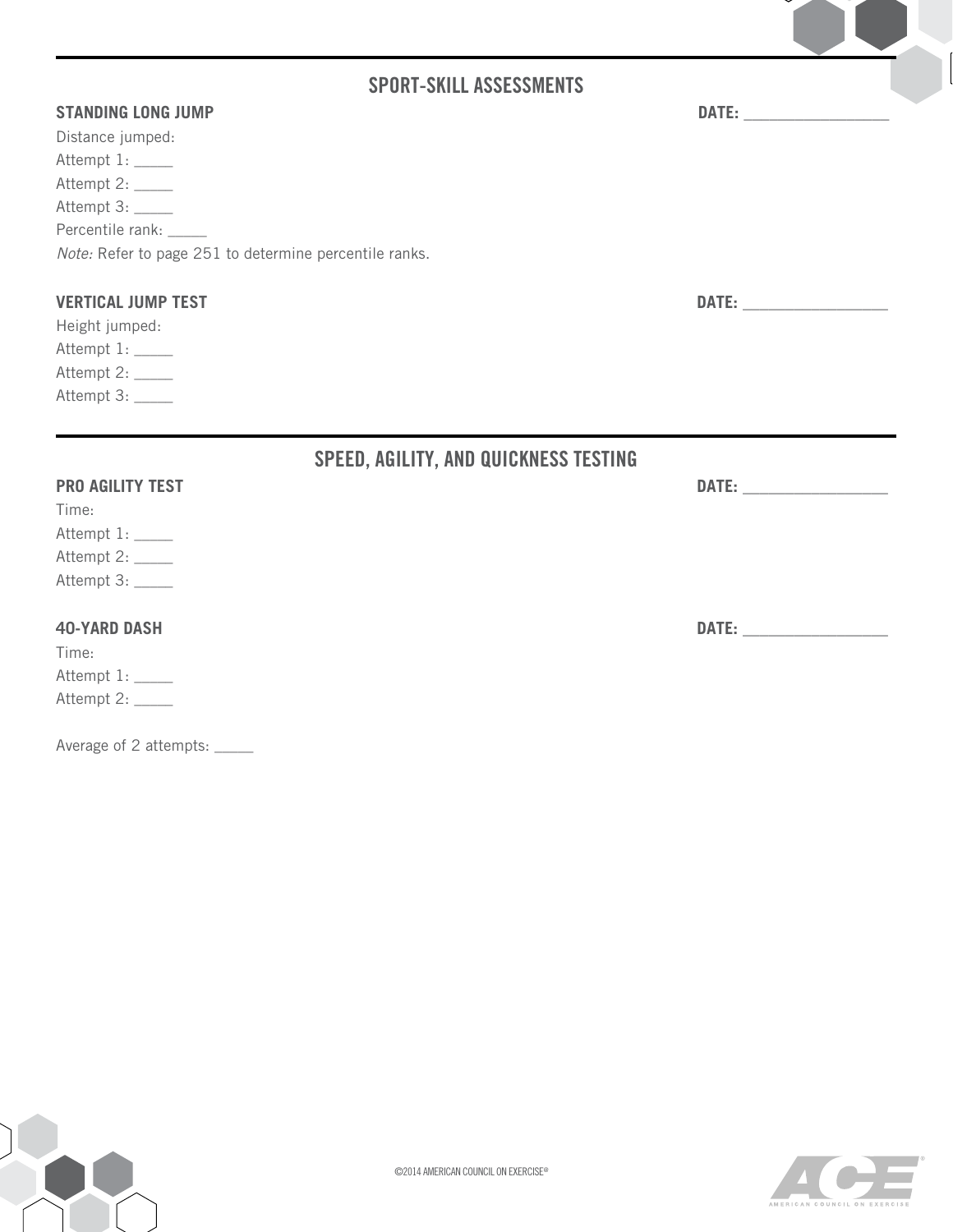| <b>1-RM LEG PRESS</b>                                                                                                                                                                                                                                                                                                                                 |  |
|-------------------------------------------------------------------------------------------------------------------------------------------------------------------------------------------------------------------------------------------------------------------------------------------------------------------------------------------------------|--|
| Set 1                                                                                                                                                                                                                                                                                                                                                 |  |
| Resistance: _____<br>Number of repetitions: ______                                                                                                                                                                                                                                                                                                    |  |
| Set 2                                                                                                                                                                                                                                                                                                                                                 |  |
| Resistance: _____                                                                                                                                                                                                                                                                                                                                     |  |
| Number of repetitions: ______                                                                                                                                                                                                                                                                                                                         |  |
| Set 3                                                                                                                                                                                                                                                                                                                                                 |  |
| Resistance: _____                                                                                                                                                                                                                                                                                                                                     |  |
| Number of repetitions: ______                                                                                                                                                                                                                                                                                                                         |  |
| 1-RM effort                                                                                                                                                                                                                                                                                                                                           |  |
| Resistance: _____                                                                                                                                                                                                                                                                                                                                     |  |
| Number of attempts: ______                                                                                                                                                                                                                                                                                                                            |  |
|                                                                                                                                                                                                                                                                                                                                                       |  |
| Absolute strength: _____<br>Relative strength: _____ (1-RM/Client's weight)                                                                                                                                                                                                                                                                           |  |
|                                                                                                                                                                                                                                                                                                                                                       |  |
|                                                                                                                                                                                                                                                                                                                                                       |  |
|                                                                                                                                                                                                                                                                                                                                                       |  |
|                                                                                                                                                                                                                                                                                                                                                       |  |
|                                                                                                                                                                                                                                                                                                                                                       |  |
|                                                                                                                                                                                                                                                                                                                                                       |  |
|                                                                                                                                                                                                                                                                                                                                                       |  |
|                                                                                                                                                                                                                                                                                                                                                       |  |
|                                                                                                                                                                                                                                                                                                                                                       |  |
|                                                                                                                                                                                                                                                                                                                                                       |  |
|                                                                                                                                                                                                                                                                                                                                                       |  |
|                                                                                                                                                                                                                                                                                                                                                       |  |
| Performance rating: _________<br>Note: Refer to pages 245 and 246 to determine performance rating<br><b>1-RM SQUAT TEST</b><br>Set 1<br>Resistance: _____<br>Number of repetitions:<br>Set 2<br>Resistance: _____<br>Number of repetitions: ______<br>Set 3<br>Resistance: _____<br>Number of repetitions: ______<br>1-RM effort<br>Resistance: _____ |  |
| Number of attempts: ______                                                                                                                                                                                                                                                                                                                            |  |

Relative strength: \_\_\_\_\_ (1-RM/Client's weight)

XX

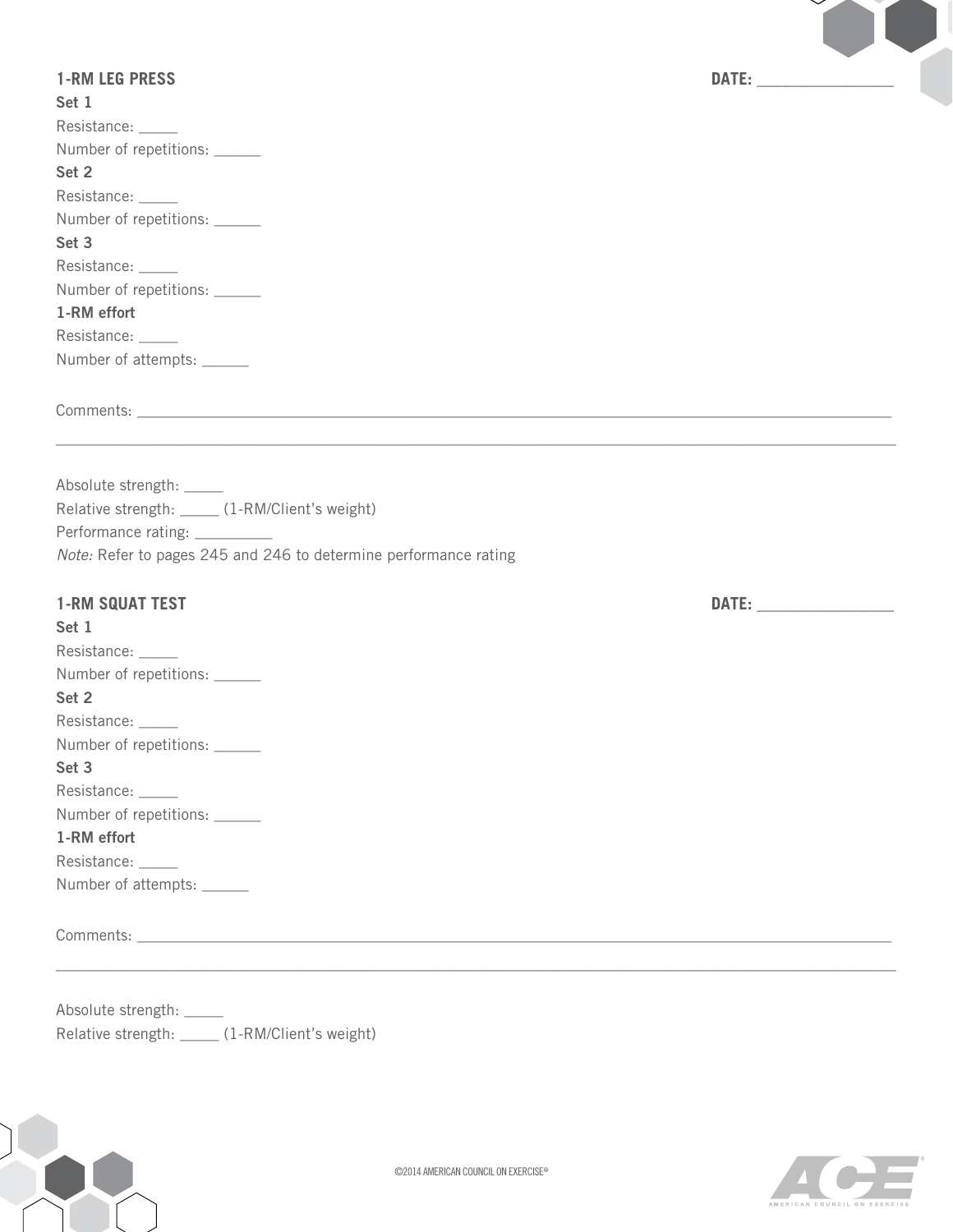|                                                                                                                                             | <b>MUSCULAR-ENDURANCE TESTING</b>                                         |  |
|---------------------------------------------------------------------------------------------------------------------------------------------|---------------------------------------------------------------------------|--|
| <b>PUSH-UP TEST</b><br>Number performed: _____<br>Performance rating: _________<br>Note: Refer to page 235 to determine performance rating. |                                                                           |  |
| <b>CURL-UP TEST</b><br>Number performed: _____<br>Performance rating: __________                                                            | Note: Refer to pages 237 and 238 to determine performance rating.         |  |
| <b>BODY-WEIGHT SQUAT TEST</b>                                                                                                               | Number performed: _______ Depth of squat: _____ degrees                   |  |
|                                                                                                                                             | <b>MUSCULAR-STRENGTH TESTING</b>                                          |  |
| <b>1-RM BENCH PRESS TEST</b><br>Set 1<br>Resistance: _____<br>Number of repetitions: ______                                                 | Set 4<br>Resistance: _____<br>Number of repetitions: ______               |  |
| Set 2<br>Resistance: _____<br>Number of repetitions: ______                                                                                 | Set 5 (if needed)<br>Resistance: ______<br>Number of repetitions: _______ |  |
| Set 3<br>Resistance: _____<br>Number of repetitions: ______                                                                                 | Set 6 (if needed)<br>Resistance: ______<br>Number of repetitions: _______ |  |
| 1-RM effort<br>Resistance:<br>Number of attempts: _______                                                                                   |                                                                           |  |
|                                                                                                                                             |                                                                           |  |
| Absolute strength: _________<br>Relative strength: ____________ (1-RM/Client's weight)<br>Performance rating: _________                     |                                                                           |  |

*Note:* Refer to page 243 to determine performance rating.



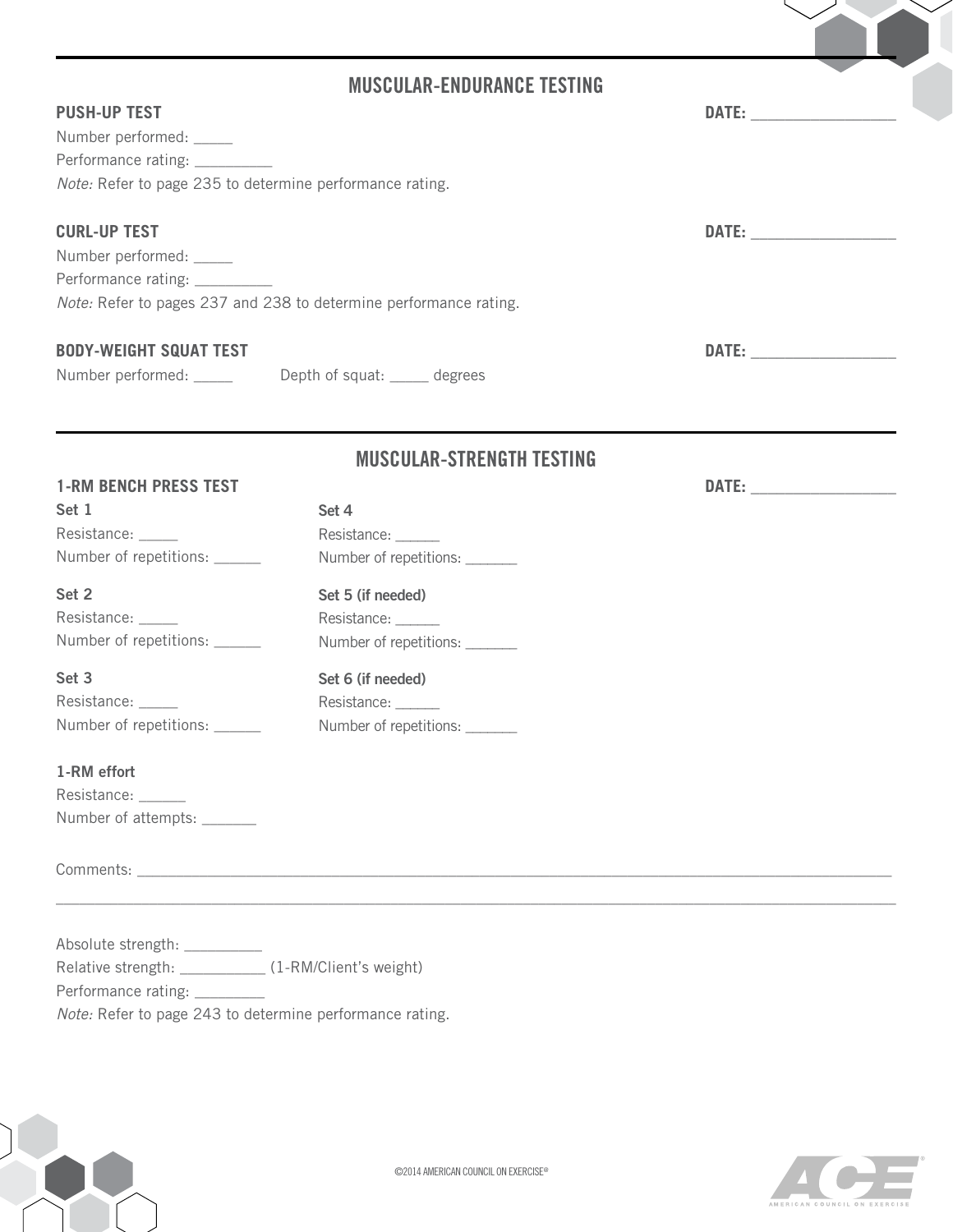| E: |  |  |  |
|----|--|--|--|
|    |  |  |  |

| <b>VT 2 THRESHOLD TEST</b>                                                                |                                                                                                                                                                                                                           |                                                                                                                                                                                                                               |
|-------------------------------------------------------------------------------------------|---------------------------------------------------------------------------------------------------------------------------------------------------------------------------------------------------------------------------|-------------------------------------------------------------------------------------------------------------------------------------------------------------------------------------------------------------------------------|
|                                                                                           |                                                                                                                                                                                                                           |                                                                                                                                                                                                                               |
| Minute 16<br>$HR:$ bpm                                                                    |                                                                                                                                                                                                                           |                                                                                                                                                                                                                               |
| Minute 17 HR: ____ bpm                                                                    |                                                                                                                                                                                                                           |                                                                                                                                                                                                                               |
| Minute 18 HR: ____ bpm                                                                    |                                                                                                                                                                                                                           |                                                                                                                                                                                                                               |
| Minute 19<br>$HR:$ _______ bpm                                                            |                                                                                                                                                                                                                           |                                                                                                                                                                                                                               |
| Minute 20 HR: ____ bpm                                                                    |                                                                                                                                                                                                                           |                                                                                                                                                                                                                               |
| VT2 estimate: _____ bpm (Average HR x 0.95)                                               |                                                                                                                                                                                                                           |                                                                                                                                                                                                                               |
| <b>ROCKPORT FITNESS WALKING TEST (1 MILE)</b>                                             |                                                                                                                                                                                                                           |                                                                                                                                                                                                                               |
| 1-mile time: ________________                                                             |                                                                                                                                                                                                                           |                                                                                                                                                                                                                               |
| RPE:                                                                                      |                                                                                                                                                                                                                           |                                                                                                                                                                                                                               |
| Surface: ________________                                                                 |                                                                                                                                                                                                                           |                                                                                                                                                                                                                               |
| Calculate VO <sub>2</sub> :<br>expressed in minutes to the nearest 100th) - (0.1565 x HR) | Females: $\rm{VO}_2$ (mL/kg/min) = 132.853 – (0.1692 x Weight in kg) – (0.3877 x Age) – (3.265 x Walk time,<br>Males: $\dot{V}O_2$ (mL/kg/min) = 139.168 – (0.1692 x Weight in kg) – (0.3877 x Age) – (3.265 x Walk time, |                                                                                                                                                                                                                               |
| expressed in minutes to the nearest $100th$ – (0.1565 x HR)                               |                                                                                                                                                                                                                           |                                                                                                                                                                                                                               |
|                                                                                           |                                                                                                                                                                                                                           |                                                                                                                                                                                                                               |
| Performance rating: ______________                                                        |                                                                                                                                                                                                                           |                                                                                                                                                                                                                               |
| Note: Refer to page 228 to determine performance rating.                                  |                                                                                                                                                                                                                           |                                                                                                                                                                                                                               |
| 1.5-MILE RUN                                                                              |                                                                                                                                                                                                                           | DATE: <u>________________</u>                                                                                                                                                                                                 |
| Weight (kg): _____<br>Exercise time: _____                                                |                                                                                                                                                                                                                           |                                                                                                                                                                                                                               |
| Post-exercise HR: ____ bpm                                                                |                                                                                                                                                                                                                           |                                                                                                                                                                                                                               |
| Percentile: __________                                                                    |                                                                                                                                                                                                                           |                                                                                                                                                                                                                               |
| Note: Refer to page 229 to determine percentile.                                          |                                                                                                                                                                                                                           |                                                                                                                                                                                                                               |
| YMCA SUBMAXIMAL STEP TEST                                                                 |                                                                                                                                                                                                                           | DATE: and the state of the state of the state of the state of the state of the state of the state of the state of the state of the state of the state of the state of the state of the state of the state of the state of the |
| Post-exercise one-minute HR: _____ bpm                                                    |                                                                                                                                                                                                                           |                                                                                                                                                                                                                               |
| Performance rating: __________                                                            |                                                                                                                                                                                                                           |                                                                                                                                                                                                                               |
| Note: Refer to page 232 to determine performance rating.                                  |                                                                                                                                                                                                                           |                                                                                                                                                                                                                               |



YY